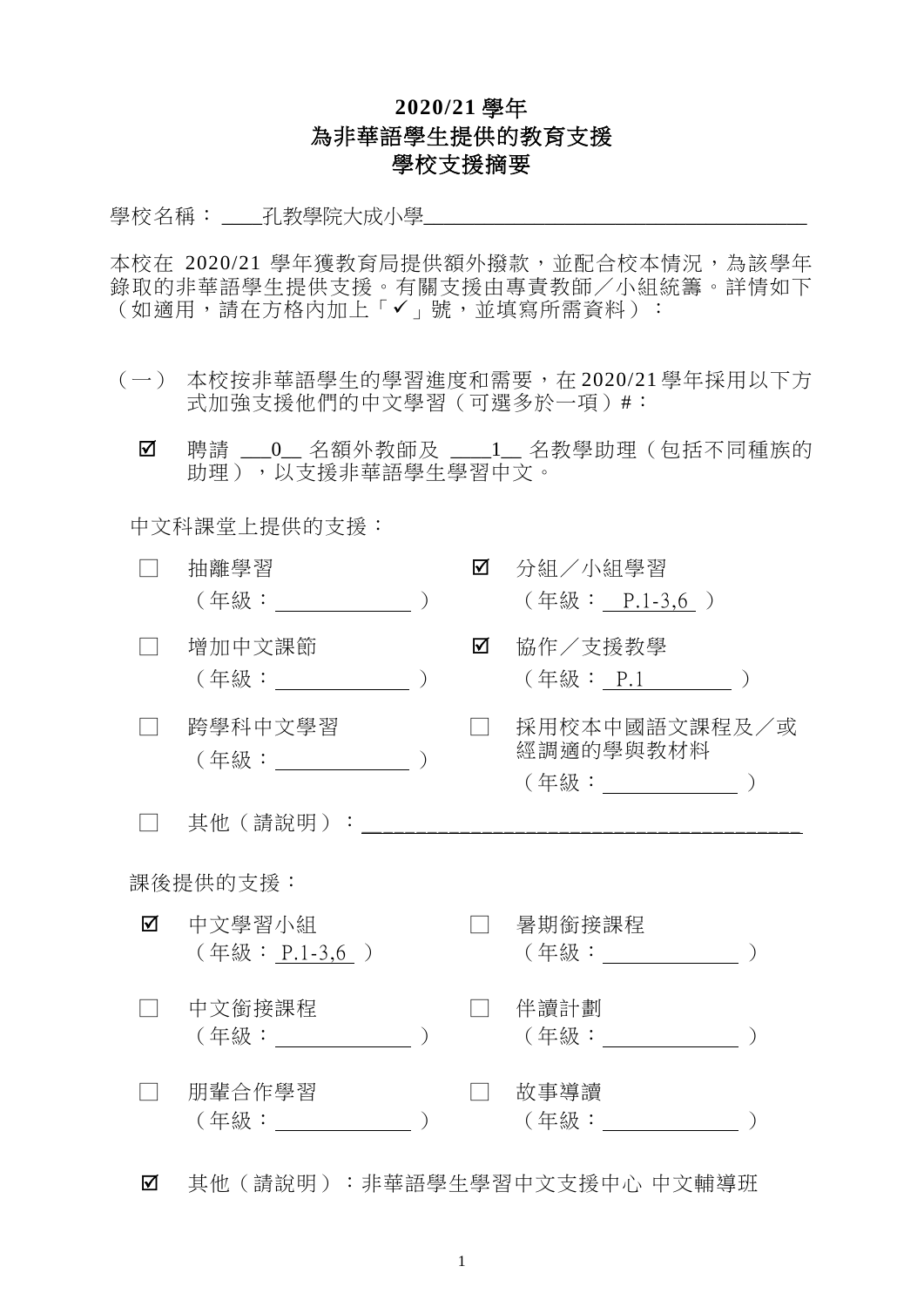- (二) 本校建構共融校園的措施包括(可選多於一項)#︰
	- 翻譯主要學校通告/學校網頁的重要事項
	- □ 舉辦促進文化共融/提高多元文化及宗教敏感度的活動(請說 明):

\_\_\_\_\_\_\_\_\_\_\_\_\_\_\_\_\_\_\_\_\_\_\_\_\_\_\_\_\_\_\_\_\_\_\_\_\_\_\_\_\_\_\_\_\_\_\_\_\_\_\_\_\_\_\_\_\_\_\_\_\_

\_\_\_\_\_\_\_\_\_\_\_\_\_\_\_\_\_\_\_\_\_\_\_\_\_\_\_\_\_\_\_\_\_\_\_\_\_\_\_\_\_\_\_\_\_\_\_\_\_\_\_\_\_\_\_\_\_\_\_\_\_

\_\_\_\_\_\_\_\_\_\_\_\_\_\_\_\_\_\_\_\_\_\_\_\_\_\_\_\_\_\_\_\_\_\_\_\_\_\_\_\_\_\_\_\_\_\_\_\_\_\_\_\_\_\_\_\_\_\_\_\_\_

\_\_\_\_\_\_\_\_\_\_\_\_\_\_\_\_\_\_\_\_\_\_\_\_\_\_\_\_\_\_\_\_\_\_\_\_\_\_\_\_\_\_\_\_\_\_\_\_\_\_\_\_\_\_\_\_\_\_\_\_\_

\_\_\_\_\_\_\_\_\_\_\_\_\_\_\_\_\_\_\_\_\_\_\_\_\_\_\_\_\_\_\_\_\_\_\_\_\_\_\_\_\_\_\_\_\_\_\_\_\_\_\_\_\_\_\_\_\_\_\_\_\_

- 提供機會讓非華語學生在校內或校外與華語同儕一起學習和交流 (例如安排非華語學生參與制服團隊或社區服務)(請說明): 安排非華語學生與華語同儕一起參與課外活動\_\_\_\_\_\_\_
- □ 其他措施(請說明):

- (三) 本校向非華語學生家長推廣家校合作的措施包括(可選多於一 項)#:
	- 聘請會說英語及/或其他語言的助理促進與非華語學生家長的溝通
	- 定期與非華語學生的家長討論其子女的學習進度(包括中文學習)
	- 為非華語學生的家長提供有關其子女選校/升學/就業的資訊
	- 向非華語學生的家長解釋和強調子女學好中文的重要性
	- □ 其他措施(請說明):
- [#: 以上第(一)至第(三)部分所述的支援措施只供參考,學校會 因應每學年非華語學生不同的學習情況和需要,以及學校的資源 分配,調整有關支援措施。]

\_\_\_\_\_\_\_\_\_\_\_\_\_\_\_\_\_\_\_\_\_\_\_\_\_\_\_\_\_\_\_\_\_\_\_\_\_\_\_\_\_\_\_\_\_\_\_\_\_\_\_\_\_\_\_\_\_\_\_\_\_

\_\_\_\_\_\_\_\_\_\_\_\_\_\_\_\_\_\_\_\_\_\_\_\_\_\_\_\_\_\_\_\_\_\_\_\_\_\_\_\_\_\_\_\_\_\_\_\_\_\_\_\_\_\_\_\_\_\_\_\_\_

如就本校為非華語學生提供的教育支援有進一步查詢,請致電 23203301 與何嘉達主任聯絡。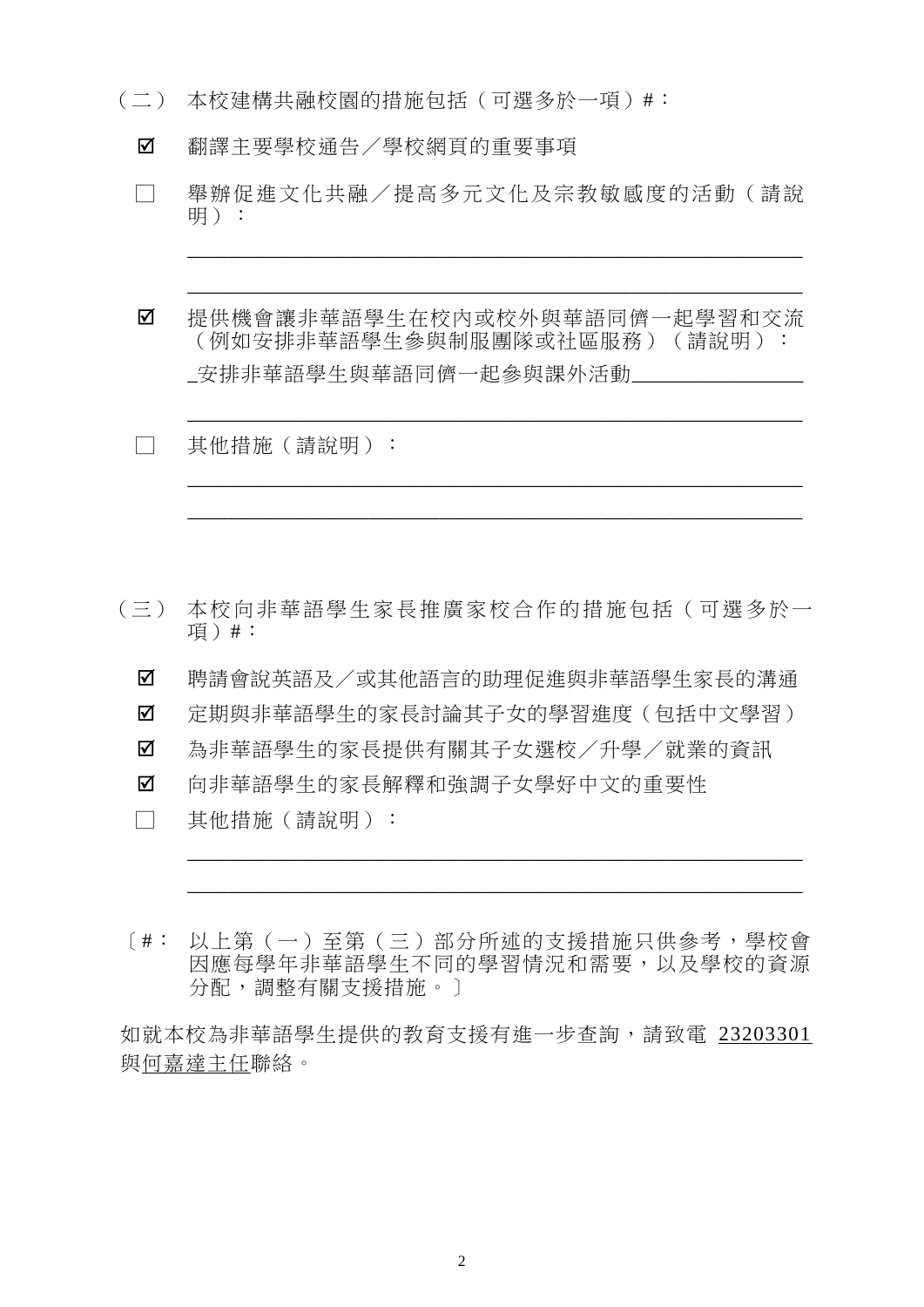## **Education Support Provided for Non-Chinese Speaking (NCS) Student(s) School Support Summary for the 2020/21 School Year**

Name of School: Confucian Tai Shing Primary School

Our school was provided with additional funding by the Education Bureau in the 2020/21 school year. With reference to school-based circumstances, we provided support for our NCS student(s) and assigned a dedicated teacher/team to coordinate relating matters. Details are as follows (if applicable, please put a tick in the box(es) and fill in the required information):

- (1) With reference to the learning progress and needs of NCS student(s), our school adopted the following mode(s) to enhance the support for learning of Chinese of NCS student(s) in the 2020/21 school year (one or more options can be selected)#:
	- $\boxtimes$  Appointing additional teacher(s) and 1 teaching assistant(s)  $(i\text{ including assistant(s)}\text{ of different race(s)})$  to support the learning of Chinese of NCS student(s).

In-class support provided in Chinese Language lessons:

|   | Pull-out learning                                                 | ☑ | Split-class/group learning                                                    |  |  |
|---|-------------------------------------------------------------------|---|-------------------------------------------------------------------------------|--|--|
|   | (Level(s):                                                        |   | $(Level(s): \underline{P.1-3,6})$                                             |  |  |
|   | Increasing Chinese Language                                       | ☑ | Co-teaching/In-class support                                                  |  |  |
|   | lesson time                                                       |   | (Level(s): P.1)                                                               |  |  |
|   | $(Level(s):$ $)$                                                  |   |                                                                               |  |  |
|   | Learning Chinese across the<br>curriculum                         |   | Adopting a school-based Chinese<br>Language curriculum and/or                 |  |  |
|   | $(Level(s):$ $)$                                                  |   | adapted learning and teaching<br>materials                                    |  |  |
|   |                                                                   |   | $(Level(s):$ $)$                                                              |  |  |
|   |                                                                   |   |                                                                               |  |  |
|   | After-school/after-class support:                                 |   |                                                                               |  |  |
| ☑ | Chinese learning $group(s)$                                       |   | Summer bridging course(s)                                                     |  |  |
|   | $(Level(s): \underline{P.1-3,6})$                                 |   |                                                                               |  |  |
|   | Chinese bridging course(s)                                        |   | Paired-reading scheme(s)                                                      |  |  |
|   | $(Level(s):$ $)$                                                  |   |                                                                               |  |  |
|   | Peer cooperative learning                                         |   | Guided story reading                                                          |  |  |
|   | $(Level(s):$ (Level(s): )                                         |   | (Level(s):                                                                    |  |  |
| ☑ |                                                                   |   | Others (please specify): The Chinese Language Learning Support Centre (CLLSC) |  |  |
|   | for Non-Chinese Speaking (NCS) Students student support programme |   |                                                                               |  |  |